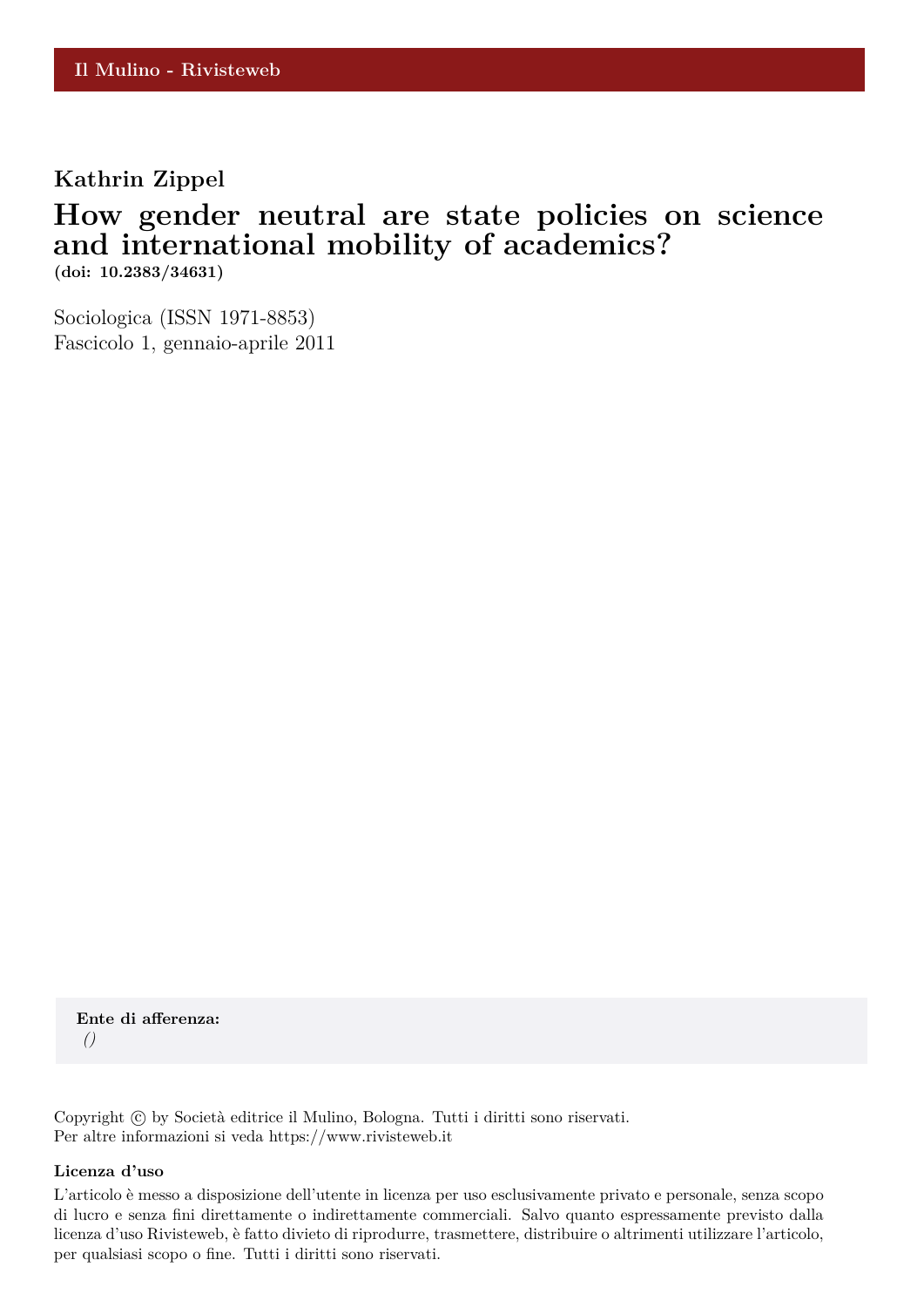Symposium / Gender and Welfare State. A Feminist Debate

# **How gender neutral are state policies on science and international mobility of academics?**

*by* Kathrin Zippel

doi: 10.2383/34631

#### **Introduction**

This paper asks how welfare state and public policies shape the gendered opportunities and constraints for mobility for high-skilled workers, and what claims women can make within this internationalizing workplace and career paths in order not to be left behind.

International collaboration and mobility are increasingly important for academic career paths, particularly in science, technology, engineering, and mathematics (STEM) fields. In part fueled by increased support and recognition for international collaboration and mobility from (state) funding agencies and international organizations such as the European Union (EU), there has been an internationalization boom for scientific work in the resource rich parts of the scientific world over the past decades: the EU, the United States, and increasingly China, India, Japan, and some other Southeast Asia countries. In the United States internationalization is characterized by dramatically changing demographics, with rising numbers of foreignborn graduate students, postdoctoral fellows, and scholars. In the EU, collaborations across national borders have increased drastically. The degree to which international degrees and research experience abroad are perceived as a requirement for career progression varies across fields and countries. So far, scholars on both sides of the Atlantic have paid little attention to the consequences of these processes of globalization for the integration of women into internationalizing STEM fields.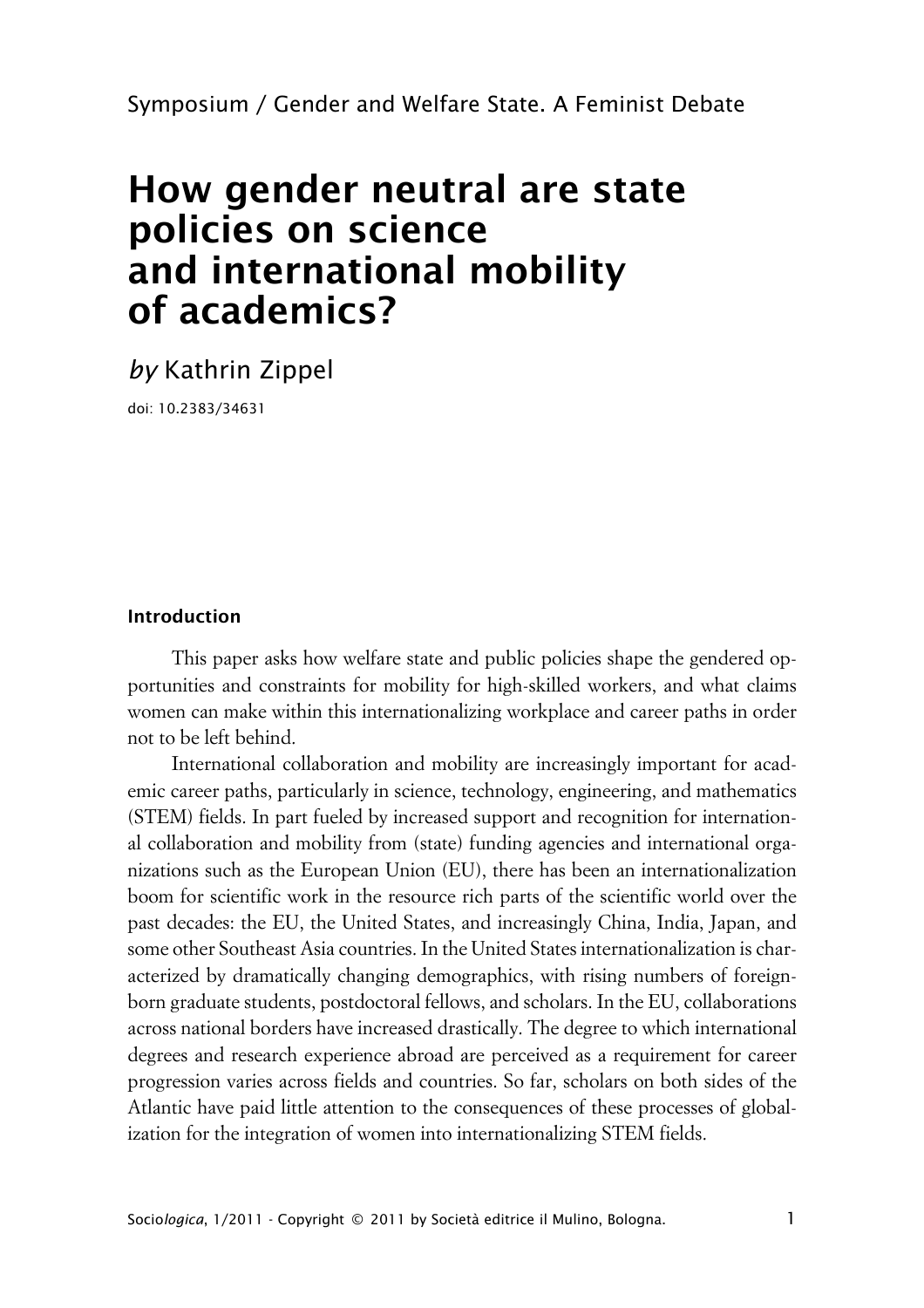This article asks how state practices and policies shape opportunities and create barriers to mobility with differential impacts on women and men scientists. The particular circumstances of internationally mobile academics also raise the broader question of how provisions and practices spill over beyond the borders of the nation state. Many scholars would argue that internationalization strategies of funding agencies and state immigration regulations appear to be gender neutral. I disagree. My research on international mobility of academics has shown that states unevenly apply a breadwinner model and varying supports for the mobility of scholars who are caregivers. When supposedly "gender neutral" institutional arrangements, provisions, and policies do not take into account that mobility itself has gendered meanings, they are likely to disadvantage women in dual career couples and caregivers in particular.

The key findings of this article are that laws on temporary immigration and national funding agency practices and policies towards international mobility of academics have gendered implications. First, states apply the male breadwinner model in immigration policies (unevenly), making it difficult for dual earner and especially dual career couples to be mobile. Second, national funding agencies vary in how their practices and policies promote international mobility of women scientists who are mothers, offering varying supports for balancing family responsibilities with mobility abroad: such as child care and parental leaves, and support for spousal travel and subsistence for dual career couples.

My analysis uses a feminist approach to examine how mobility and transnational working lives are not just about work but also about care responsibilities, marriage, and divorce arrangements, all of which have gendered implications. I focus on provisions for working women and men who are primary caregivers to children and for women and men who are part of dual career couples. Drawing on theories of gender and organizations/ institutions [Acker 1990; Orloff 1993], I argue that the gendered nature of states is reflected in how provisions and policies are oriented towards and privilege the normative disembodied male worker who is independent, flexible, and without local ties or care responsibilities—or if he has children or a family, his income allows him to be the breadwinner for his partner or others who are primary caregivers and willing and able to support his mobility. The mobility of women scientists poses challenges for states because of the national orientation and gendered nature of state provisions, policies, and practices. Gender equality measures and orientations towards a traditional male breadwinner model spill over to rules and regulations facilitating or hindering international mobility.

The research presented here contributes to the debates about gendered nature of state policies and practices [Orloff 1996] by focusing on how gender and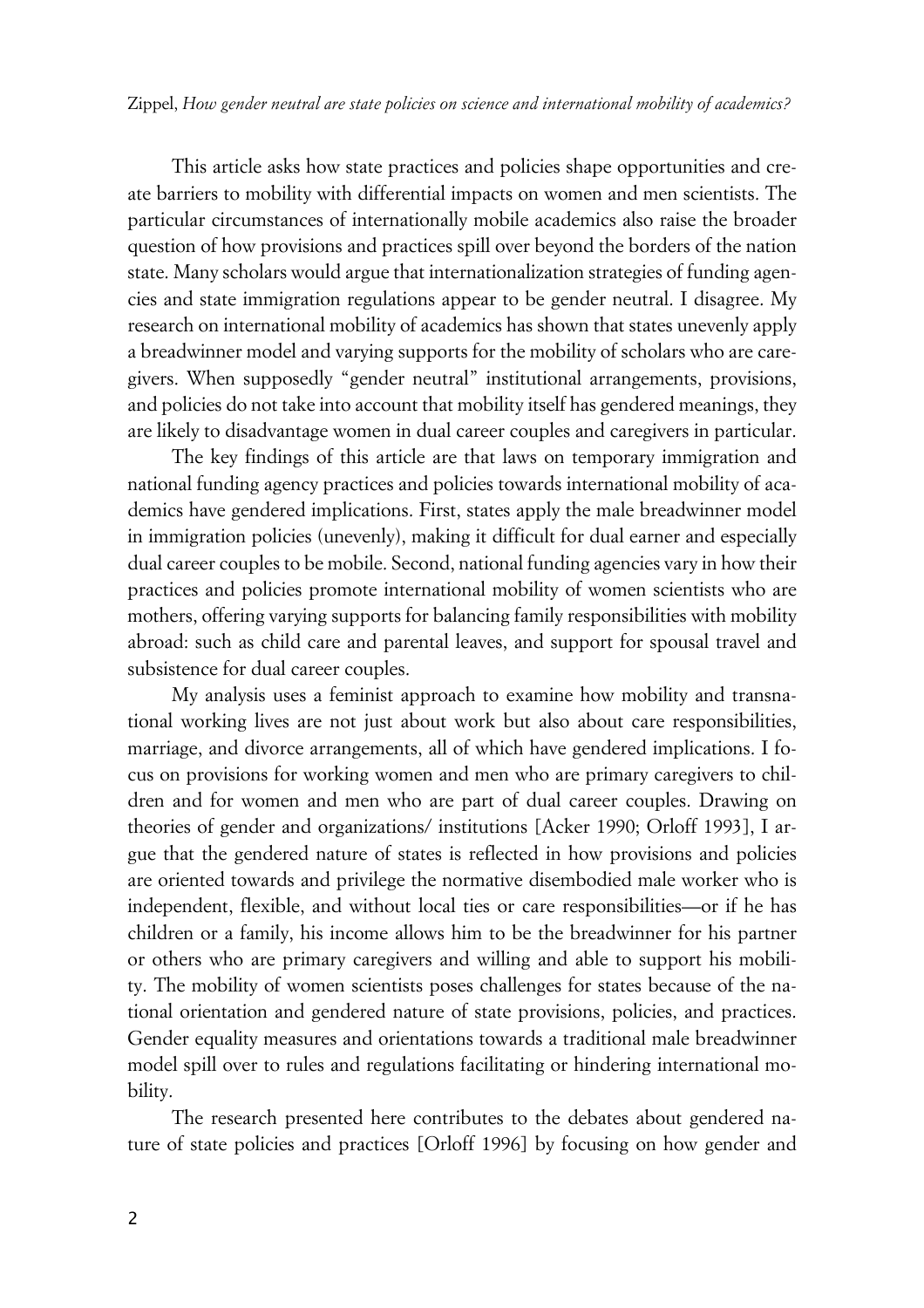mobility intersect. In the ongoing debate about how institutional arrangements and states are gendered, little research so far has examined what happens when work arrangements include (temporary) international mobility and how state policies can be inclusive or exclusive to caregivers and dual career couples when providing support to do work abroad. This study also contributes to our understanding of how gender and citizenship intersect, using the example of state supports for international mobility of elite women scientists. It shows that the broader question of how states can be "women friendly" and support ideals of gender equality must take into account that states are not only gendered and raced but also nationally oriented.

Furthermore, this study explores empirically how claims about welfare states and citizenship rights work in these internationalizing areas of working arrangements. It shows how state support for international mobility of academics can be deeply gendered, notably when there is insignificant consideration for dual career couples and primary caregivers for children and elderly. It thus sheds light on what citizenship means for gendered mobility, even in the privileged world of high skilled scientists.

By focusing on the mobility of elites, I show the ways national boundaries for mobility are deeply entrenched and difficult to overcome. Academic scientists serve as a test case for how globalized the world really is for elites, who are usually depicted as benefitting most from the neoliberal world order of mobility, flexibility, and so on. These mobile academics, despite their education and resources, still face barriers notions of citizenship recognize caregiving insufficiently.

I first discuss the existing literature on breadwinner models and core supports for caregivers. I identify the importance of international mobility for researchers and academics in STEM fields and the implications of gender patterns and possible gender gaps on the integration of women into the STEM fields. I examine policy approaches that are inclusive or exclusive to primary caregivers or dual career couples, in particular, how national science foundation policies and programs to enhance scholars' mobility take into account families and other "localized" responsibilities. Then I discuss how immigration rules can reinforce breadwinner versus dual earner/ career models. The ways state policies and national foundations support researchers reflect their guiding principles about support for scholars as caregivers and their orientation towards the male breadwinner model. Finally, I discuss policy implications that should be part of the gender equality policy repertoire of state funding agencies and immigration practices and policies.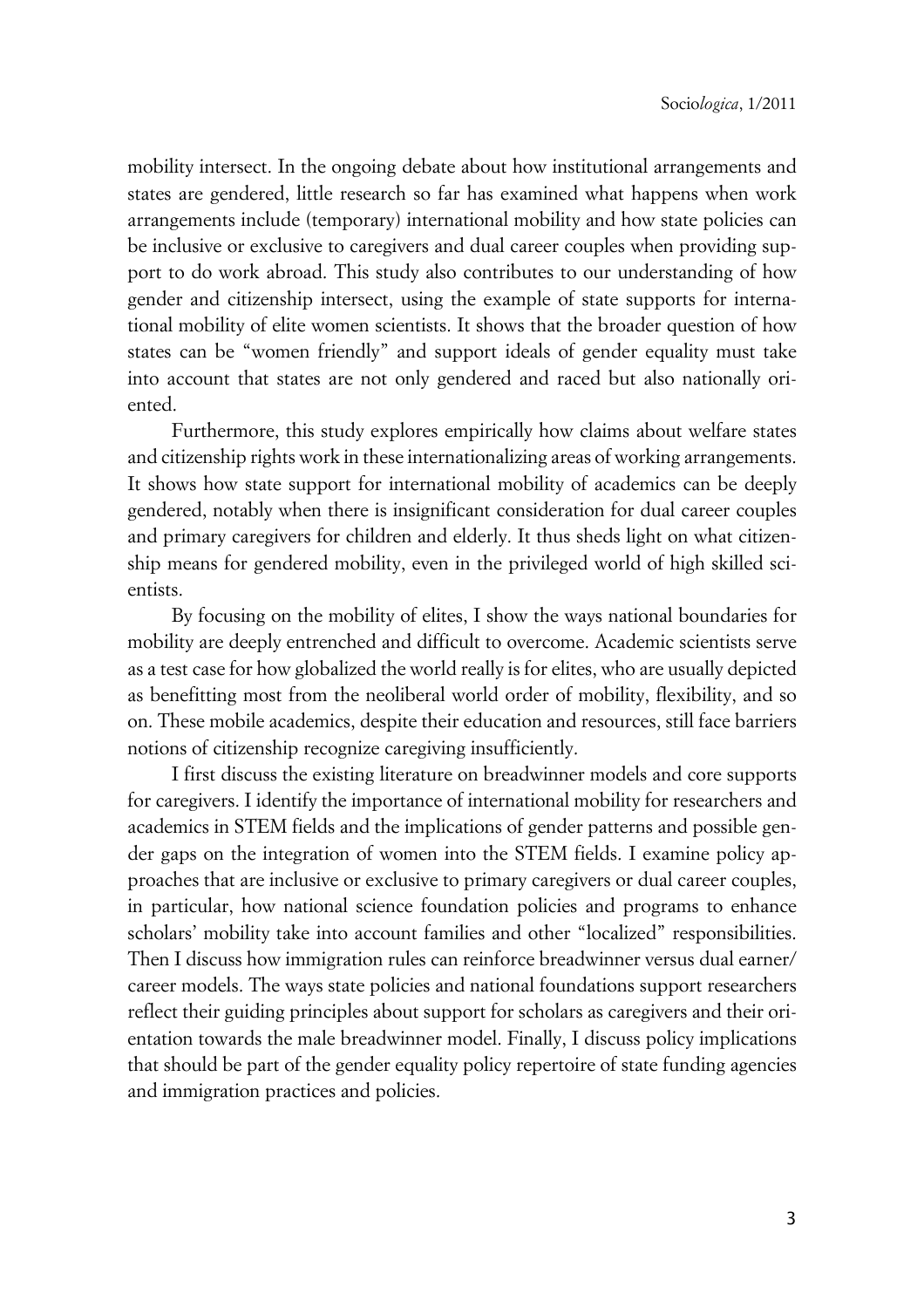Zippel, *How gender neutral are state policies on science and international mobility of academics?*

### **Background**

A growing interdisciplinary research literature addresses the motivations, sources, explanations, and implications of the increase of international mobility of academics. Although there are no comparative studies to date, the literature does suggest that expectations depend on countries and fields. For example, career paths in the United States require high mobility in the transitions from graduate school to postdoctoral appointments and assistant professor positions; this mobility is expected to take place within the United States rather than abroad. Engaging in outward, international mobility is still seen as an exception among US born and US trained scientists, although for physics and engineering in particular, research collaboration is more common than for the social sciences [Frehill and Zippel 2010]. By contrast, in some countries and fields in Europe, international mobility is increasingly considered essential [Ackers 2008].

I follow Heike Joens's [2009] definition of academic mobility as the professionally motivated temporary geographic movements of academics. It can include shortterm conference travel, as well as medium or longer stays abroad to conduct research, which, for scientists, is often collaborative. It can also include a nomadic work life where researchers have two or more positions in different countries at the same time. Mobility can be involuntary or even forced for people from countries of political turbulence or lack of resources.

Much of this literature on academic mobility has focused on the barriers or hindrances to mobility at the individual level, and has pointed out the lack of language and cultural skills, and of time and funding resources [European Commission 2008]. A few studies about the burdens for academic mobility address organizational factors and structures of academic recruitment labor markets [Musselin 2004; Marimon, Lietaert, and Grigolo 2009] or legal issues [van de Bunt-Kokhuis 2000].

A 2008 European Commission report identifies a set of state policies that limit the mobility of academics, including tax and social policies and institutional arrangements that structure access to health care and retirement. Such arrangements can hinder mobility within the EU since they are oriented towards an ideal worker who stays continuously in his/her home country for both work and retirement. The report does not address how these practices and policies might be gendered, producing differential outcomes for women and men.

The few studies that examine gendered patterns of mobility point out that women sometimes lack self-efficacy to engage in international research [Arthur, Patton, and Giancarlo 2007]. Mary Frank Fox [2010] found that women who participated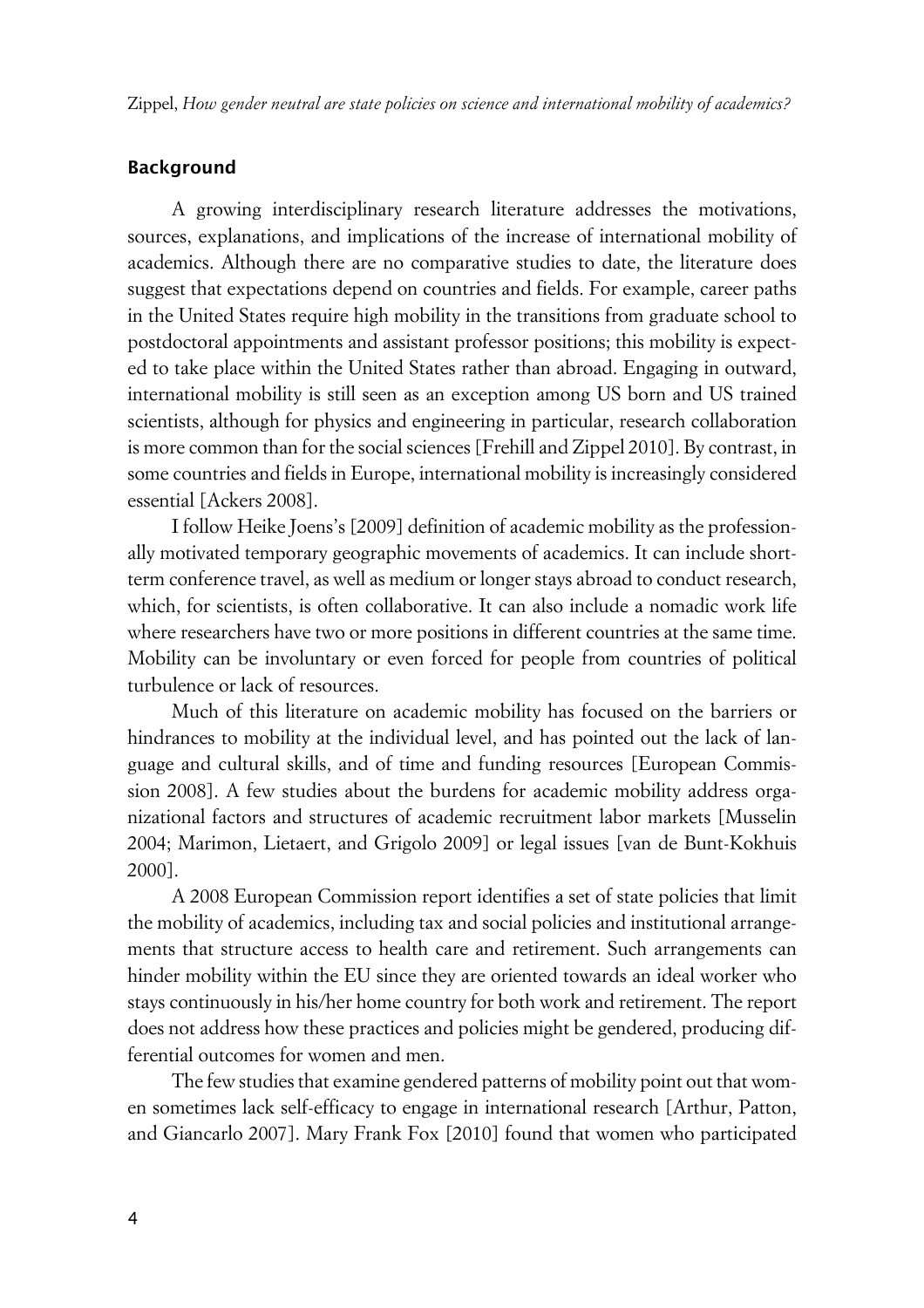in an international engineering summit (WIRES) were most concerned about finding collaboration partners and funding and whereas family or communication issues were cited less often as barriers.

Several studies discuss family and local commitments, including care for children and elderly, as barriers for international mobility [Hardill 2002], but do not address the institutional arrangements that could promote mobility of caregivers and those who have partners with jobs. We would expect that due to the persistent unequal gender division of labor both in the home and in universities, women have more "localized" responsibilities than men, for example, organizing and doing family care work along with teaching and service commitments. Yet, interestingly, Ackers' [2005] extensive evaluation study of the Marie Curie Mobility Schemes in the European Union found that mobility of academic women in the postdoctoral phase was less influenced by their children than by their partners. Care responsibilities for children seemed to be less difficult to negotiate, even if they entailed moving across national borders with children for a couple of years, than issues involved when the women did not have what I call a "portable" partner.

Indeed, emerging research points out that for middle-class, educated women in particular, negotiating dual careers is an important source of inequality [Solga and Wimbauer 2005]. Academic women are more likely to be married to a partner who is also pursuing a career, often, another academic [Rusconi and Solga 2007; Schiebinger, Henderson, and Gilmartin 2008; Wolf-Wendel, Twombly, and Rice 2004]. Mobility is difficult when it means moving two jobs; mobility across national boundaries is often even more challenging when skills and qualifications from another country are not recognized by the employers [European Commission 2008; Xie and Shauman 2004].

While these studies point to the importance of negotiating dual career issues and children for women academics, they have not considered how state and funding agency support for the international mobility of academic women might shape or constrain their choices for research abroad. Using the notion of gendered citizenship and a focus on the high skilled illustrate how national boundaries for mobility are hard to overcome, even for elites who are often depicted as the group who benefit most from the neoliberal world order of flexibility. The notion of the male breadwinner model points out how this experience and the supports for mobility are gendered, especially for those with caregiving responsibilities.

To conceptualize the intersections of states as national and gendered institutions, I draw on theoretical work on gendered organizations [Acker 1990] and gender and the state. Institutional arrangements can be implicitly and explicitly "gendered" when they are oriented towards gendered notions, and this allows us to iden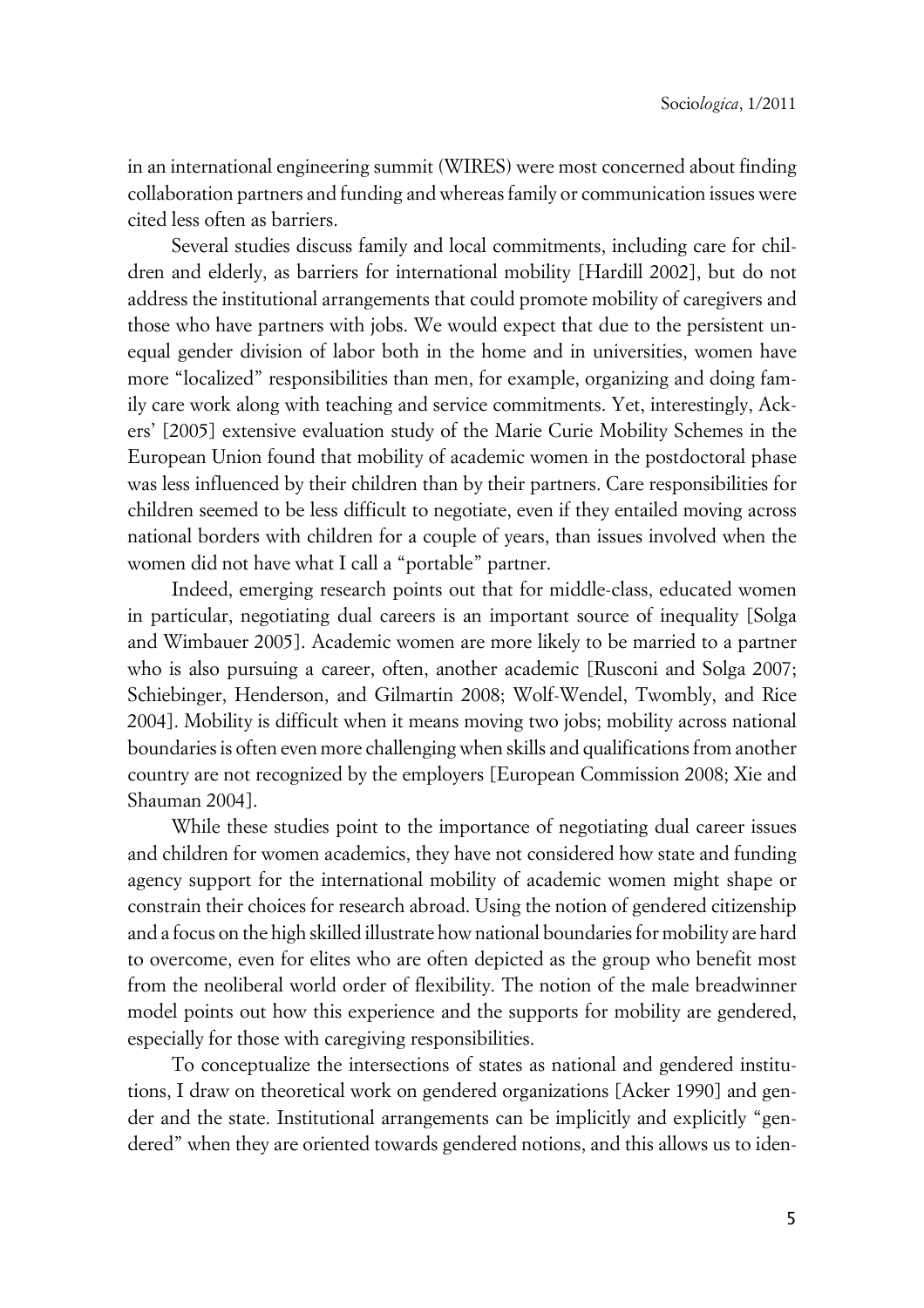tify gendered outcomes of provisions, benefits, practices, and policies [Connell 1990; Orloff 1996]. Yet, this empirical literature also points to inconsistencies. States are not monolithic: some branches can be "patriarchal" while others support dual career earners, for instance. In particular, I draw from the male breadwinner and dual earner/career models developed in an extensive body of literature on gender and welfare states [Lewis 1997; Morgan 2006; Orloff 1996; Ostner 1994]. The debates have focused on how these traditional models have been central organizing principles for welfare state policies, and the changes these models have been undergoing. Tax systems can be set up to privilege couples that are composed of a breadwinner with higher income and a partner with less income or without paid work, over individuals. Because gender, race, class, sexual orientation, age, and other factors intersect, these institutional arrangements have different implications not only for women but also for different groups of women.

Traditional migration literature has depicted women as "followers," or the "secondary" movers, assuming that women would be mobile as daughters or wives following their families or spouses. More recently, feminist researchers have pointed out and documented women's increased international mobility [Ehrenreich and Hochschild 2003; Lutz 2008], and skilled women's risk of losing qualifications by moving across national boundaries. My research highlights how immigration laws have gendered implications for high skilled women workers who face multiple barriers for mobility due to citizenship outside the EU or as so-called "third country" nationals. While some researchers have focused on institutionalized barriers and supports for high skilled women's mobility [Kofman *et al.* 2000], they have not examined these emerging questions for academic women.

My work fills this gap by focusing on elite, internationally mobile women academics and the practices and policies of organizations of (state) funding agencies and immigration policies, thereby contributing to our understanding how gender and citizenship intersect. I ask how the male breadwinner model affects academic women whose work takes them abroad. These women are privileged high skilled workers, yet as mobile graduate students and postdoctoral researchers, they do not necessarily have many financial resources. As academics, they do not receive support like global business elites, whose employers enable their assignment abroad with paid service providers for resettling and compensation for the associated costs. Academics are more dependent on institutional supports through funding agencies, tax breaks, and other policies that can encourage academic international mobility; thus, such institutional locations are key sites of inquiry into the structure of mobility.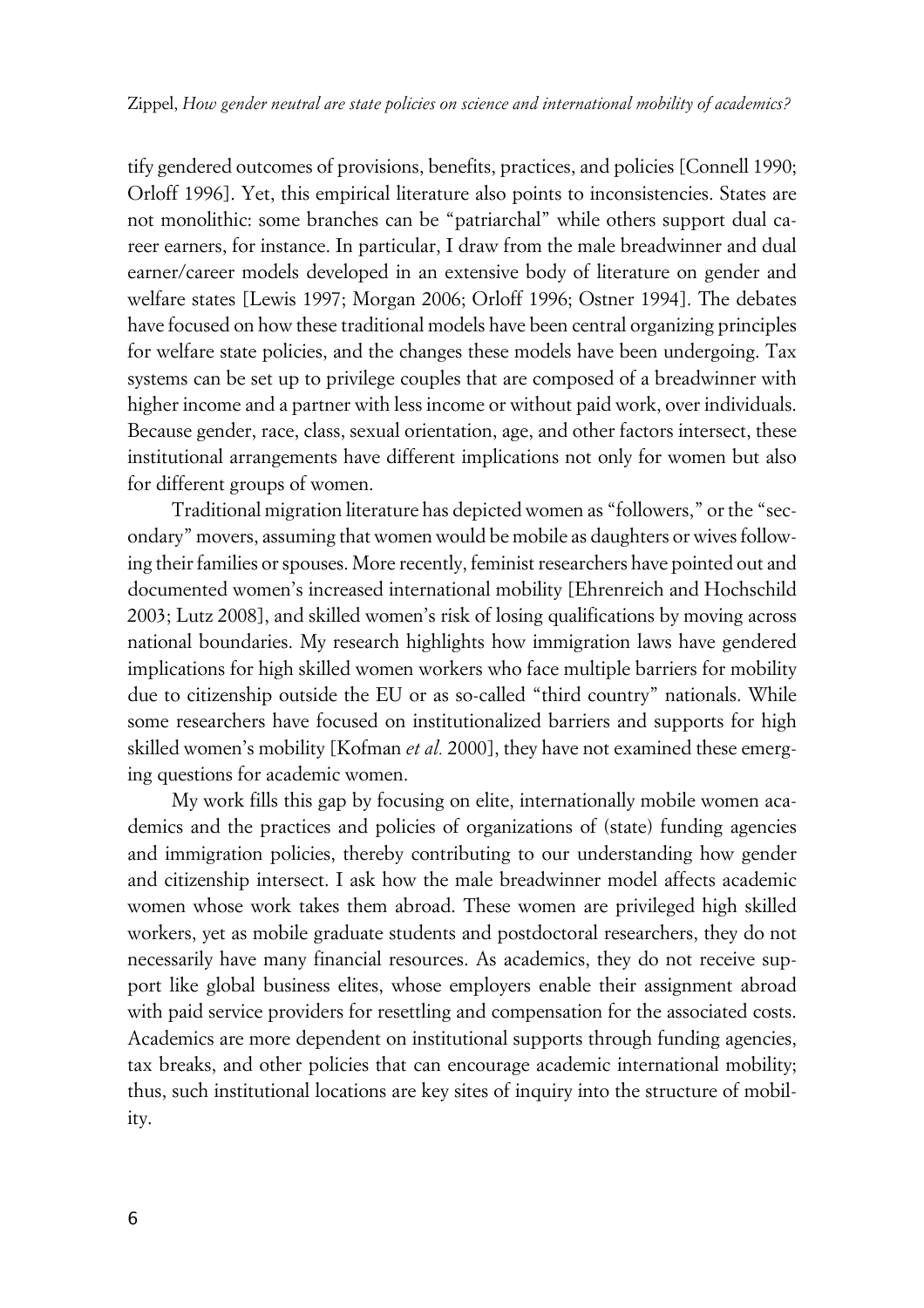#### **xMethods**

Given the lack of comparable data sources, I draw also on secondary literature, in particular on EU-funded expertise in gender and funding agencies in Europe [European Commission 2009]. While this approach is not a systematic comparison, it highlights variation in state policies and reflects the exploratory nature of the question.

I focus on academic mobility for several reasons. Scientific work is increasingly organized internationally, yet the academic institutions in which it takes place are generally nationally oriented. Academia is an interesting area in which to study state influence. Structures of public universities can be influenced by state policy, especially when states are the employer, as in many European countries. Finally, academia has its own structures of career paths, qualifications, job procedures, age policies, and so on, and is undergoing pressures of globalization in different ways from businesses [Musselin 2004].

#### **xGendered Perspectives on the Internationalization of Science**

Globalization in science and engineering is characterized by increasing involvement of academics in international research collaborations based on at least some short-term mobility and institutionalized internationalization of career paths requiring mobility. The internationalization of the science and engineering workforce in the resource rich "receiving" countries is an indicator for increasing mobility at different levels of academic careers. The United Kingdom (UK) has been a magnet for researchers from Europe and abroad, as illustrated with figures of European Research Council applicants and grantees from other countries who seek to work in the UK. The United States as one of the largest "receiving" countries has many graduate students, postdoctoral scholars, and faculty from abroad.

In EU countries, the internationalization boom, not only of students (Erasmus) but also of graduate students and postdoctoral fellows (Marie Curie Scheme, etc.), as well as bi-lateral exchange programs, is building increasing normative pressure for academic careers to have international research experience [Ackers 2005]. US academics in STEM are still experiencing internationalization pressure less, though for specific fields, such as particle physicists, working in CERN and other European labs is integral to their careers. But high mobility within the United States is increasingly required when progressing from undergraduate to graduate school and/or through postdoctoral appointments before the assistant professor level. Within the continental United States this can mean six- to ten-hour flights across three time zones. For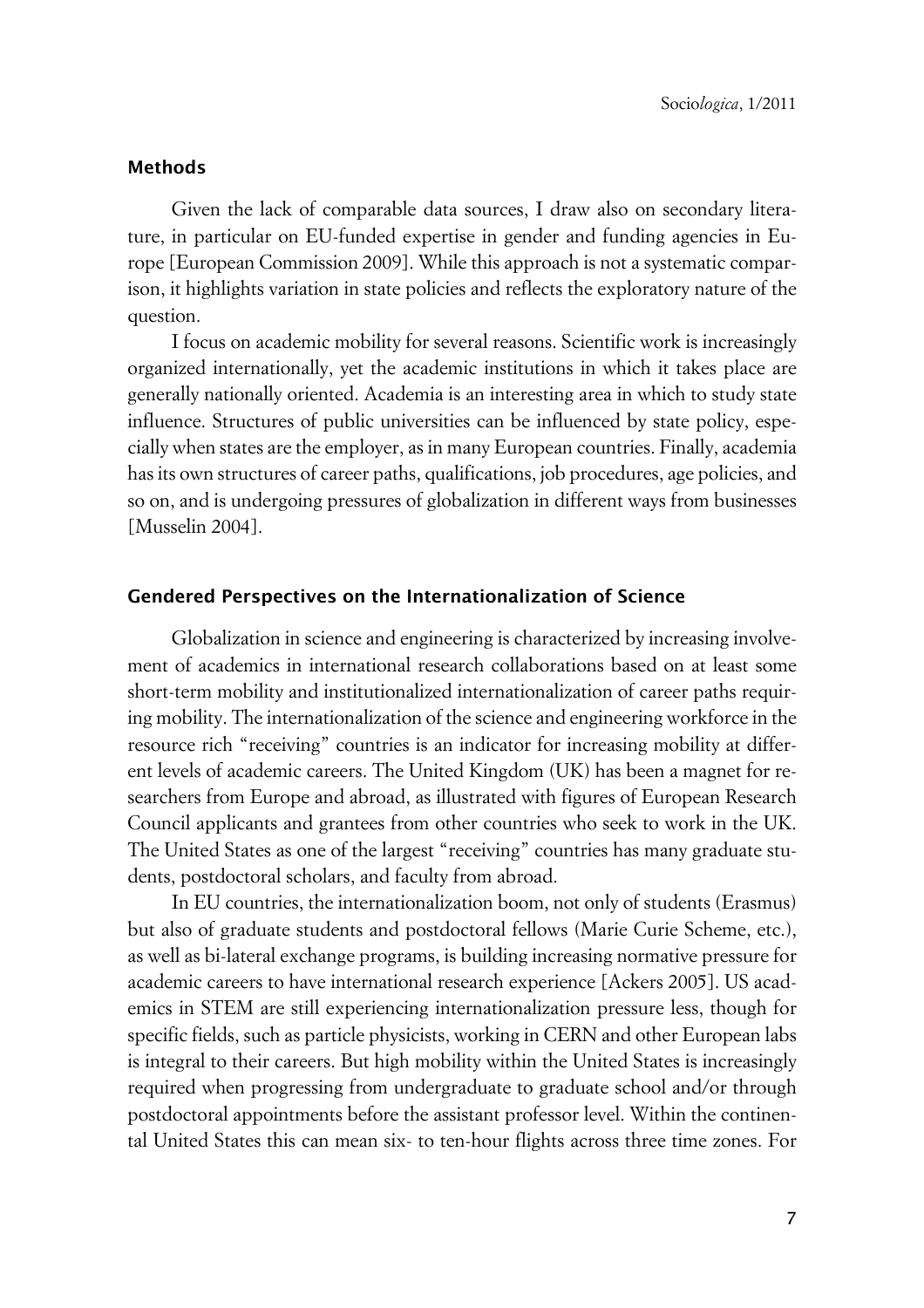dual career couples, these logistics offers fewer possibilities to commute on a regular basis than in Europe, where high-speed trains easily connect cities in different countries.

Though varying by academic field, institution and country, an *international reputation* is becoming crucial for career paths. In the United States and Canada, an international reputation is expected at the level of promotion from associate to full professor. Building such a reputation entails constructing networks with scholars abroad by attending international conferences and/or by visiting research facilities, for example. Even in countries that expect less international research experience for promotion, scientific work itself is internationalizing and *international research collaborations* are increasingly important in many scientific fields. The percentage of multi-country co-authored publications doubled from 1998 to 2008 [National Science Board 2008]. Collaborations across countries do not necessarily require high mobility of the scholars themselves. Much of the work can be organized by exchanging graduate students or postdoctoral scholars or by virtual collaboration via the Internet, video, and electronic exchange of information. However, my interviews with academics with international research collaborations revealed that some mobility seems to be crucial, as attending international conferences is a key route to meet collaborators and build and maintain networks with colleagues.

Thus, for both women and men academics in STEM fields, international mobility is becoming an integral part of their career and work life. This raises the important question of how the mobility of researchers might be a gendered phenomenon. The little research that has been done in this area suggests that there is a gendered pattern in the international mobility of academics [Leeman 2010; Scheibelhofer 2008]. Women professors in Germany had international research experiences earlier in their career than did men while women went abroad as graduate students, men were more likely to be abroad as postdocs, which might have important implications for their careers [Zimmer, Krimmer, and Stallman 2007]. In the United States, women's reported rates of international collaboration lag men's across all five STEM fields; this gap is strongest for full professor women [Frehill and Zippel 2010].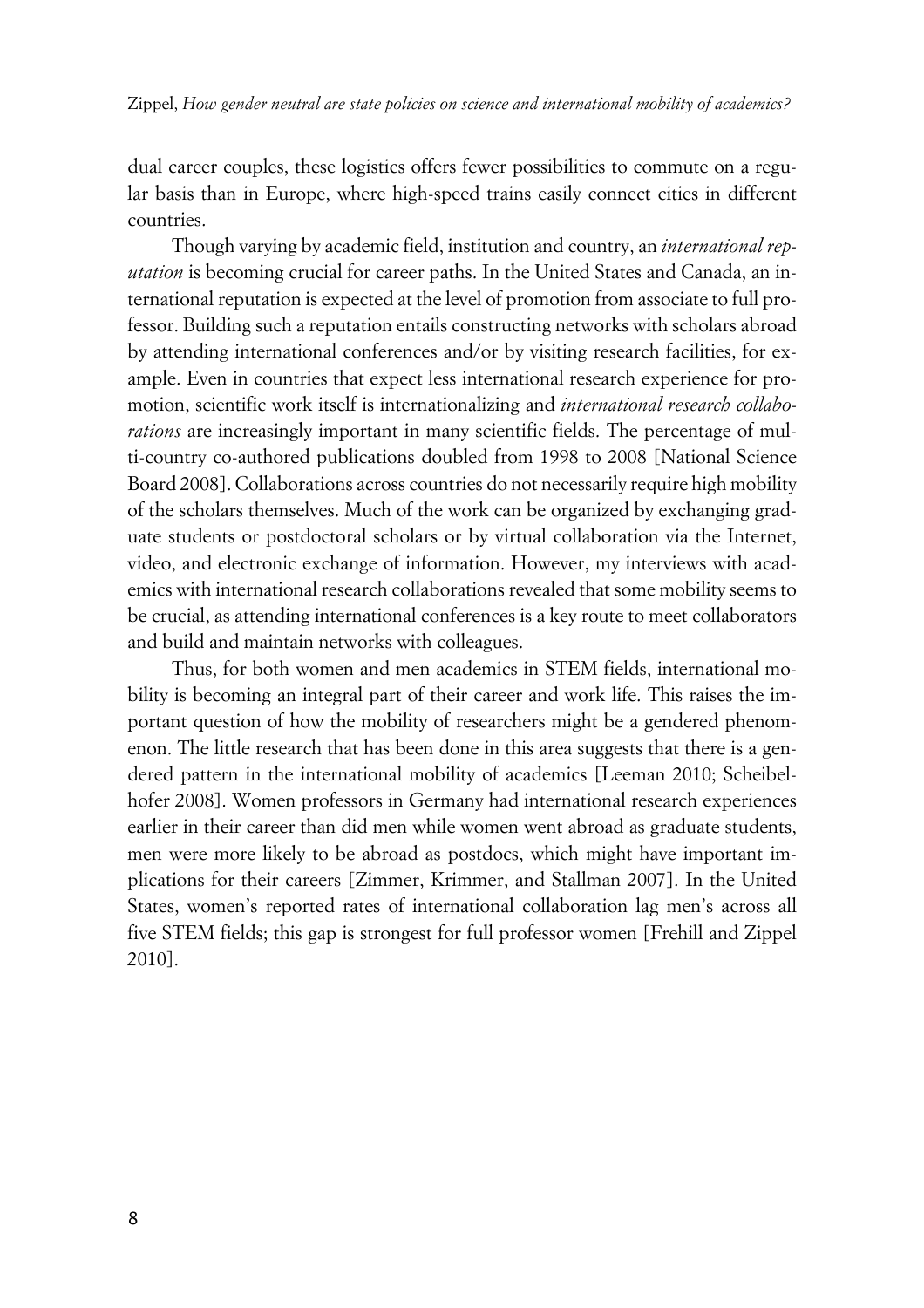

FIG. 1. Globalization of the Scientific Community.

Institutions shape international mobility of researchers through the various sets of practices and policies, as shown in Figure 1. They can provide incentives or pose hurdles that constrain individual choices of movement across national boundaries in contradictory ways. Some practices have more or less explicit or implicit gendered outcomes. Foremost, science policy is crucial in setting the broader contexts of incentives for international collaborations and mobility. For academics, national agencies using taxpayer money to fund research are important institutions. These agencies can be dependent on lawmakers imposing rules on their work that often regulate how taxpayer money can be used to fund research conducted abroad or used to attract researchers from abroad.

Broader institutionalized arrangements that impact academics' mobility include public policies, social policy benefits and entitlements, and rules and regulations for citizenship, as well as practices and norms of academic institutions, funding agencies, and universities and research institutions. The state is an important institution because in countries with public universities, graduate students, postdocs, and scholars are likely to be employed by the state and professors are civil servants. The crucial public and social policy areas for gendered mobility are most likely family policies, visa regulations, and equality policies. Especially for transatlantic mobility, health insurance poses a problem, since US insurance will not cover more than emergency care and private international health care plans are expensive. For scholars with children this is of particular concern. In the following, I focus on two of these key policy areas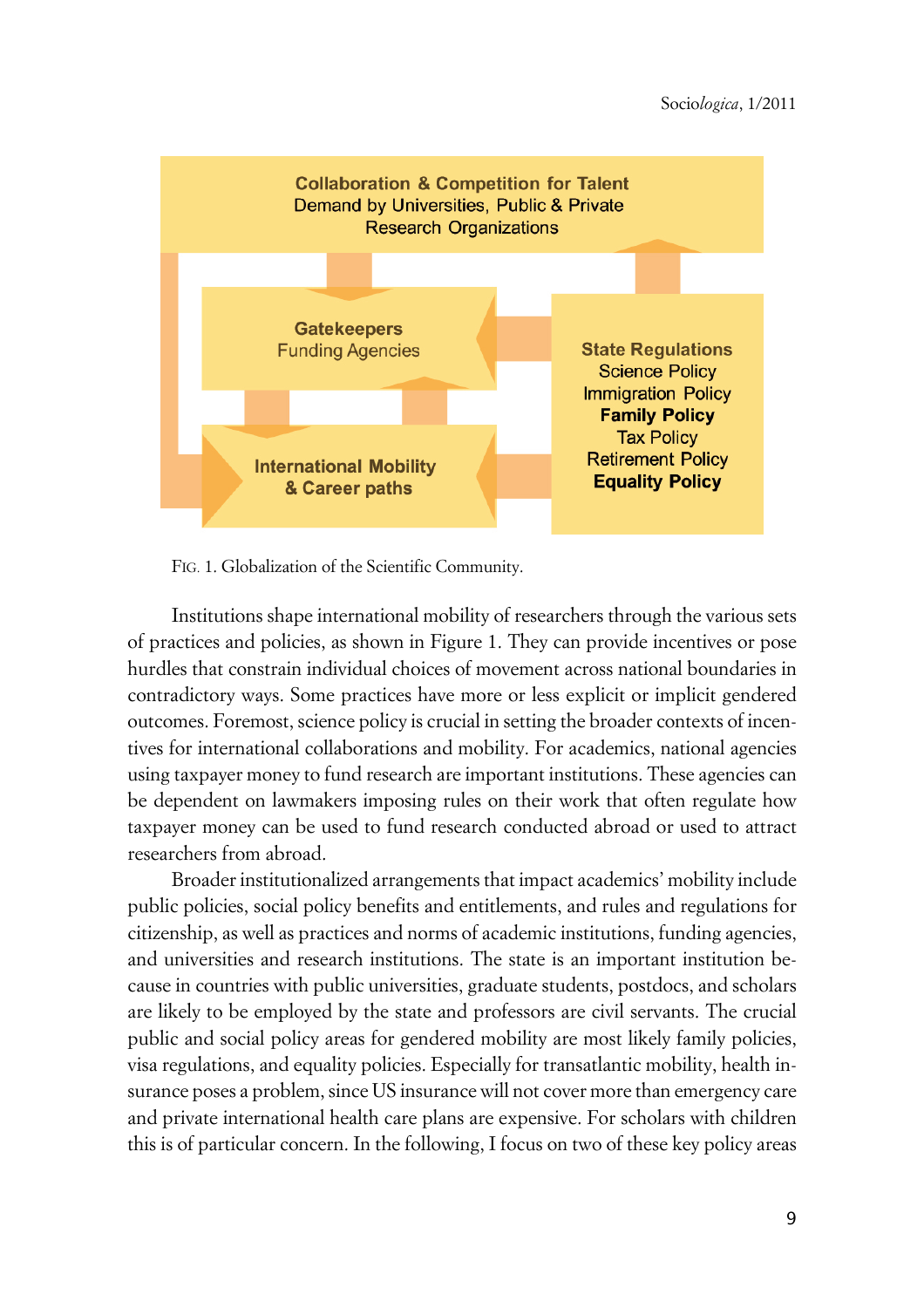for gendered mobility, rules of (temporary) immigration and funding agency policies and practices that support the mobility of scholars with children or partners.

## **xPolicies to support the mobility of caregivers: Funding Agencies and Child Care Abroad**

The internationalization of career paths that might appear as a gender neutral expectation for mobility can have deeply gendered ramifications. This is because balancing relationships between partners/spouses and care responsibilities for children and elderly persons, which is becoming increasingly common, is difficult while pursuing scientific careers. The expectation of (international) mobility adds another layer of challenge, particularly for those who are primary caregivers of children or elderly, sick, or disabled individuals [Ackers 2005; Leemann 2010].

EU measures to enhance the mobility of researchers focus on graduate students and postdoctoral researchers because during these phases individuals are supposedly more mobile and less likely to have family and institutional or other localized commitments. The purpose of this mobility is for young researchers to learn new methods, exchange ideas, and build international networks that can be fruitful for future collaboration.

Hence, it is important to examine how states, funding agencies, and universities support the mobility of caregivers and take into account complex questions about gendered partnership and care commitments. For example, funding agency strategies can affect mobility of parents by recognizing care obligations, promoting research collaboration and mobility of women scientists. National funding agencies vary in their support for "breadwinners" with dependents or acknowledge and support care responsibilities.

In some countries, entitlements of care givers at home have been transformed into entitlements abroad. Parents in Switzerland, Finland, and Germany who conduct research abroad can claim extra stipends for their children. The German Research Foundation adds an extra paid 12 months of stipend for parents with children under 12 years or pays for the costs of childcare Finnish advocates framed adding 20% of the stipend for children as a gender equality measure. Because Finland has a universal right to child care, the rationale is that if the parents are outside the country, they need to be compensated for not having access to child care in the home country; thus, it attempts to enable mothers' and fathers' mobility by allowing them to exercise their right to child care while abroad. Here the rights to child care in one's own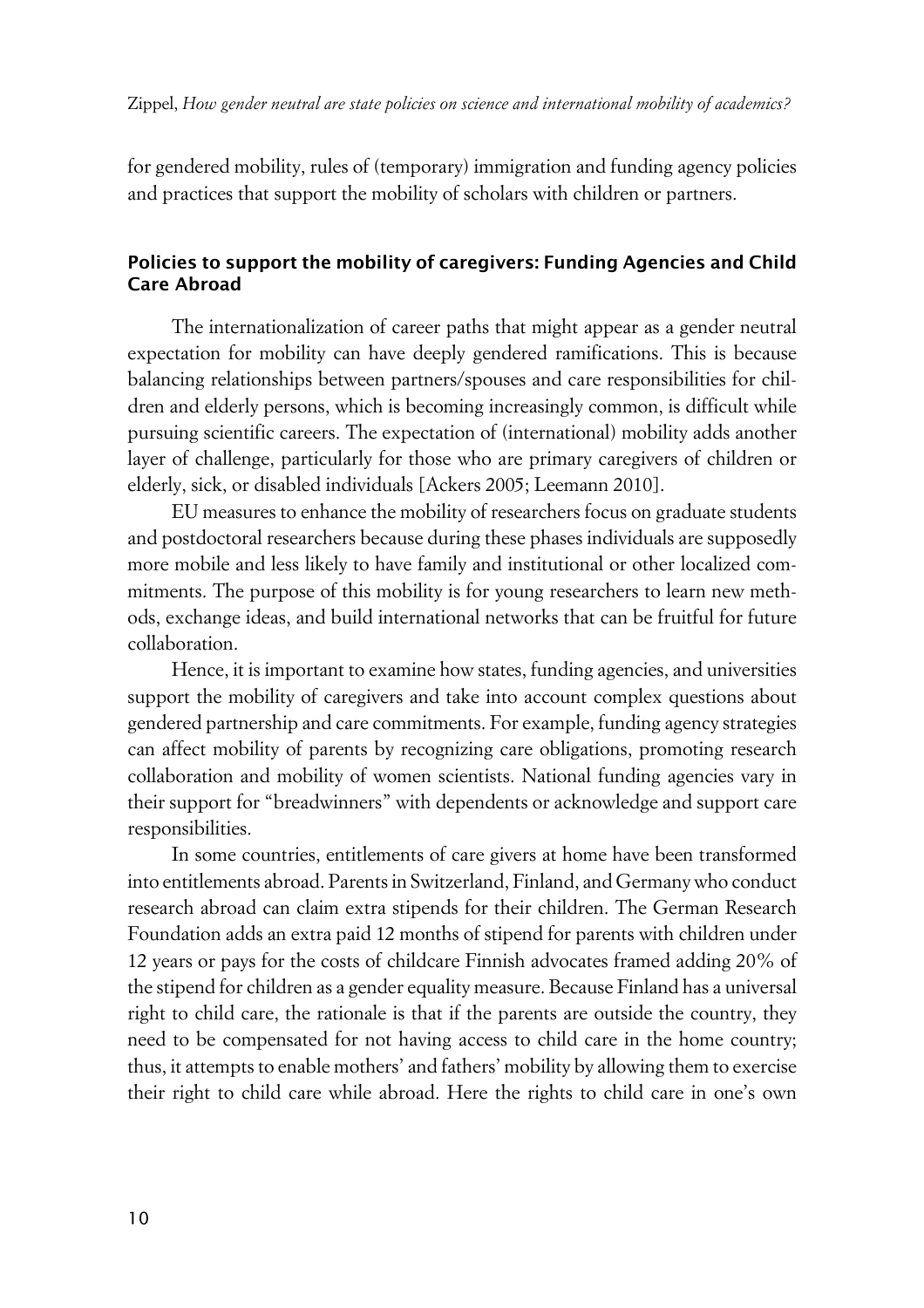country can be used to help mobile academic parents to assert these rights when abroad.

By contrast, in the United States, parents have had a difficult time persuading funding agencies to take into account caregiving obligations. The US provides limited support for child care, for example, through tax breaks for care allowance for dependent children. There is also limited support for mobility, through tax breaks for per diem and other expenses if a scholar stays away from home for (domestic or international) research, and through bilateral tax treaties. However, within a context that often does not allow for public support of child care costs at home, research funding agency policies and practices demonstrate reluctance to provide support in the United States and much less abroad. Less entitlement to child care at home thus translates into additional hurdles for women scientists to be mobile, when fellowships do not consider expenses for care during the travel time or the time women need to spend abroad.

The National Science Foundation in the United States is under the constant watchful eye of lawmakers who comb through NSF documents/awards/policies with the goal to shut down funding for example for research on sexuality or political science. In regard to internationalization this direct link between politics and research funding agency, poses challenges for funding international collaborations, because the general sentiment is that taxpayers should only fund research within the United States. Hence support for US-based researchers to go abroad needs to be justified, and it is very difficult to fund international visitors to the United States.

### x*Parental leave in US National Science Foundation*

The first solicitation of an NSF postdoctoral fellowship in Earth Science now includes the option for parental leave [NSF 10-500, July 2010, emphasis added by the author]:

Support may be requested for periods of up to 24 continuous months […]. Interruptions in tenure or extensions […] are permitted only for extenuating circumstances, including *parental leave for the birth or adoption of children*. In this case, either parent may request *parental leave and up to two months* of the Fellow's stipend.

This option of two months leave does not increase the overall stipend amount, so it is a cost-neutral policy for NSF, but it does increase the flexibility for parents. Politically, this change in practice is important because it can be used as a precedent within the organization.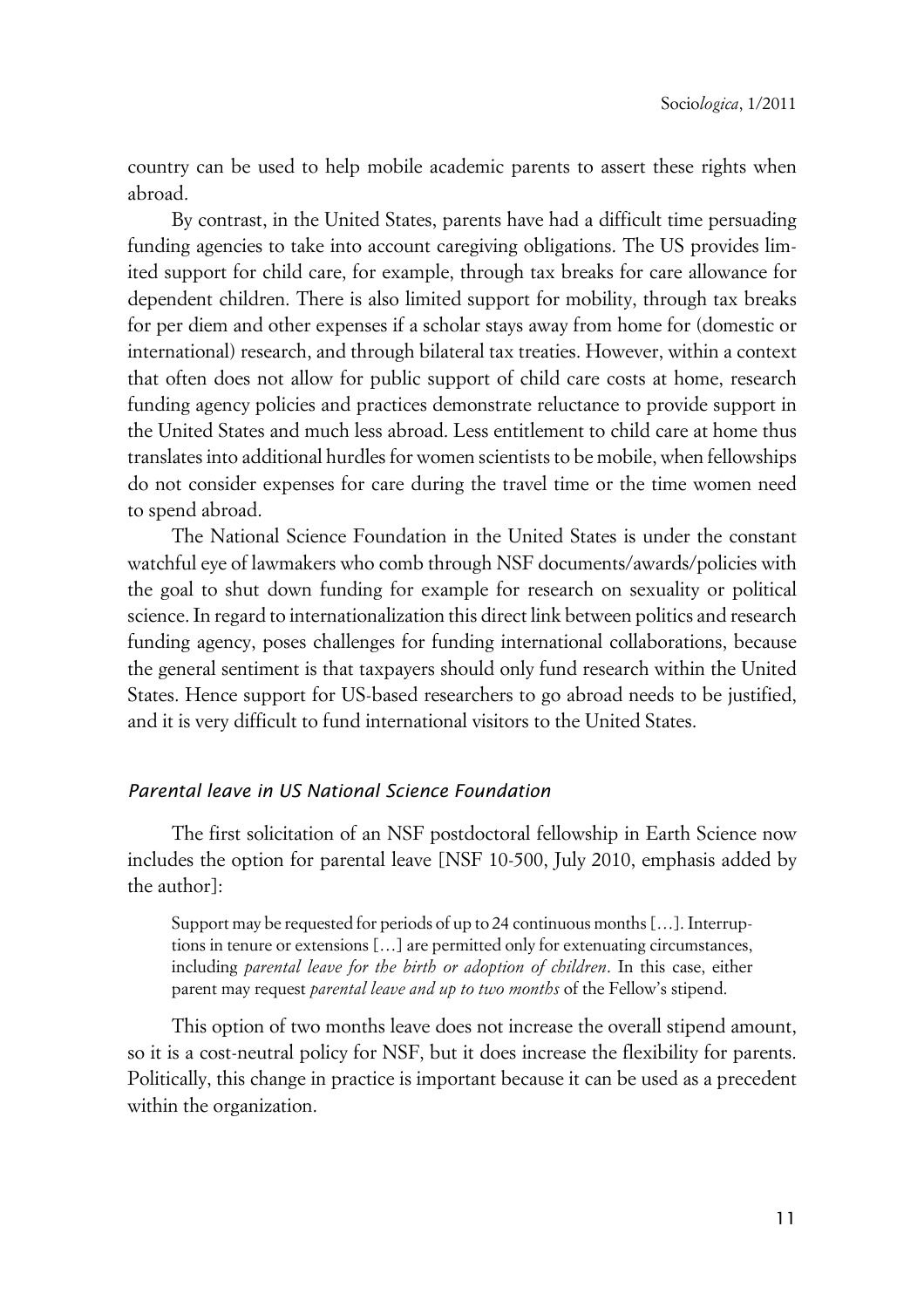The larger National Institutes of Health (NIH), which cover much of life science research with relatively high percentages of women, do not have parental leave provisions, but have begun to acknowledge child care costs for subjects in research projects – enabling women and men with caregiving responsibilities to be more represented in samples for medical research. In addition, the NIH allow institutions to charge child care costs as fringe benefits for researchers who work on NIH funded research projects. These benefits are usually part of the overall compensation to employees and include health insurance, private retirement plans, and so on based on formal policies within organizations [NIH 2011].

Some of the European examples demonstrate how entitlements can potentially travel abroad when funding agencies are open for framing child care and spousal support as a taken for granted, universal right of citizens. On the other hand, countries with limited public support for child care have a harder time incorporating measures to balance partnership and care responsibilities for scientific careers abroad.

#### **xVisa Regulations and the Breadwinner Model**

In the area of temporary visas and immigration, state regulations pose specific barriers for dual career couples due to the persistent breadwinner model. For example, US regulations support mobility of women as part of dual career couples, in particular, in contradictory ways. This is particularly visible for regulations regarding spouses' working permits.

Visa regulations have become more difficult to navigate for applicants since September 11, 2001 under the USA Patriot Act. H1-B visas, non-immigrant visas in the United States under the Immigration and Nationality Act, section 101(a)(15)(H), are designed for U.S. employers to temporarily employ foreign workers in specialty occupations. By law, there is a limited annual pool of currently 65,000, though universities and non-profit research facilities can apply for an unlimited number of H1-B visas for researchers.

Generally speaking, legal protections of marriage use the rationale that spouses should have the right to live with their partners. The United States, however, does not recognize same-sex marriages from other countries, so a legally married same-sex couple from Spain or the Netherlands cannot apply for a dependent visa. Partners have no legal right to follow their spouses for a temporary stay or derive any marital partnership benefits.

US law recognizes the right of married, heterosexual couples to be together, but the right to work for spouses is inconsistently applied. For couples seeking to stay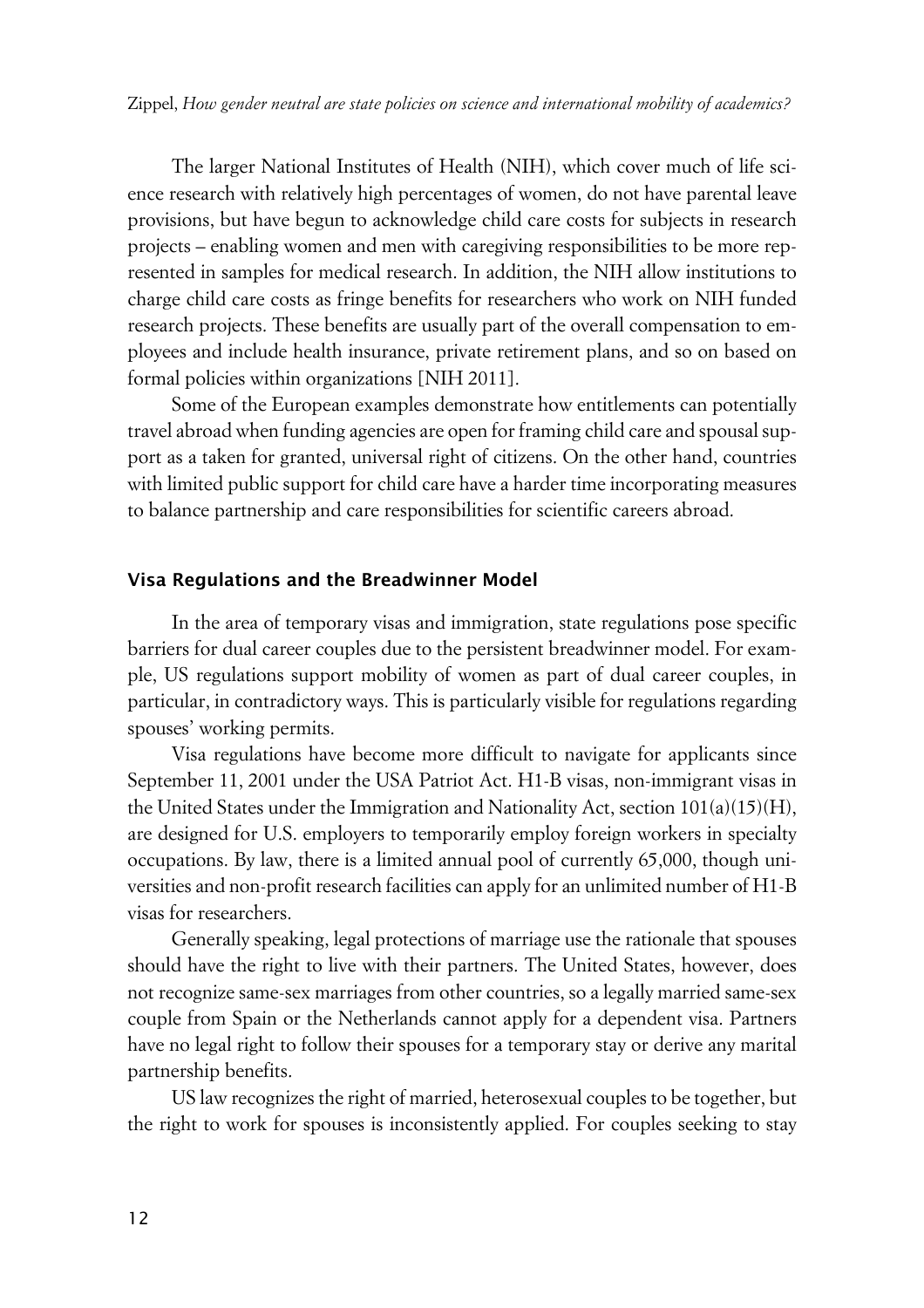and work in the United States, the entry path becomes important because the two main visa categories have different rules regarding work permits of spouses. For dual career couples, the H1-B visa is problematic since spouses receive a permit to stay, but are not eligible to work. This rule reflects and reinforces the breadwinner model rather than supporting dual earner or dual career couples.

As an unintended consequence, these rules promote selectivity in which scholars will come to the United States. If only one partner of a dual career couple can get a position with an H1-B visa, the other partner will have a difficult time finding an employer willing to sponsor a work permit. For both women and men scientists in dual career couples, these regulations are an important barrier to international mobility.

The J1 visa does grant spouses the right to work. Introduced for Fulbright and other government supported exchange programs, its main goal is to enable cultural exchange. J1 visas are for students, scholars, professors, teachers, trainees, specialists, medical graduates, visitors, au pairs, and participants in student travel/work programs.

The explanation for these different sets of rules for H1-B and J1 visa lies in the history and purpose of the two categories. The H1-B visa originated in the US Department of Labor, from a concern to curb immigration and protect US workers from competition and hence does not extend the work permit to spouses. By contrast, the Department of State Bureau of Educational and Cultural Affairs (BECA) is in charge of J1 visas, with the rationale that U.S. government funds for cultural exchange pay to support the individual, not family members. Therefore spouses need to be able to work to support themselves and as dependents of J1 visa holders they can. While the H1-B visa category reinforces the implicit breadwinner model, the J1 rules embrace the dual earner model, which is crucial for dual career couples to be internationally mobile.

### **Conclusion**

How (welfare) states arrange and respond to gendered mobility provides us with an important lens to study the intersection of gender and citizenship. Despite the fact that they supposedly benefit most from neoliberal policies that attempt to fuel more flexibility and mobility of workers, even research scientists face significant barriers and boundaries in work that is rapidly globalizing and requires international research collaboration and mobility. Indeed, state policies vary in how they address the specific needs of internationally mobile academics once they leave their own country and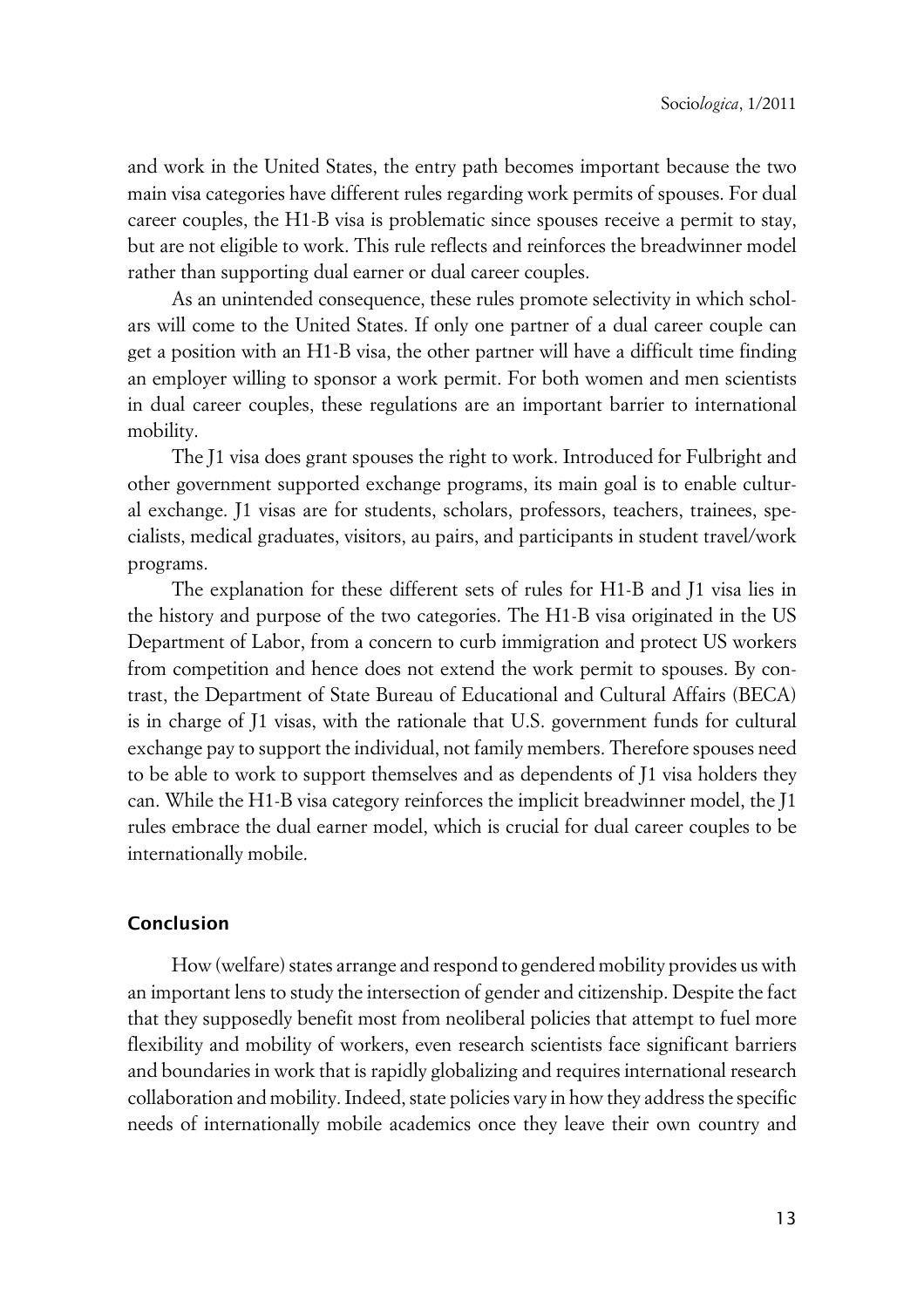benefit systems and provisions. The ways states respond to and accommodate high skilled workers' mobility provide interesting views into the citizenship claims of some of the most privileged workers, who, despite their privileges, risk losing these rights and benefits when crossing national boundaries. Both illustrate the ways state policies are nationally focused and gendered.

Mobility in the context of globalization raises important questions for the notions of rights and claims to gendered citizenship because it brings about a set of challenges for (welfare) states. Citizenship regulations can be gendered due to engrained norms of the male breadwinner model, which, for women in dual careers, imposes crucial constraints on their mobility in particular.

These findings also have important policy implications. Policies and practices of state funding agencies can be inclusive or exclusionary for caregivers and dual career couples, with deeply gendered implications for who can be internationally mobile, because women are more likely to be caregivers and women academics are more likely to be in dual career couples than their male colleagues. Because many women have children and local ties, they less often fit the norm of the flexible man who can move with his partner and children wherever he needs to go for his job. This fact is also important for mobility within countries and beyond marriage. For example, after divorces, primary caregivers of children are frequently forced to stay in the same state or country, having court orders not to leave in order to allow the other parent to visit children.

If international collaboration and mobility are increasingly part of academic career paths, then funding agencies and immigration regulations need to adapt to a changing world and design resources and supports for mobility in ways that also enable caregivers and dual career couples to participate. Specific gender equality measures need to be considered that take these needs into account. These measures would create more flexible supports for caregiving; this could include permission and resources to bring not only a partner but also a range of other possible caregivers, including mothers/fathers, friends, aunts/uncles, nannies, and babysitters on both short- and longer-term trips. If institutions fail to do so, the implications for women are more likely to be grave, because women are more likely to be in dual career couples. Lack of entitlements and supports for caregivers, such as child care, will limit women's advancement, not only at home but even more when their work takes them abroad.

Structures for academic mobility have important implications for how women scientists can more fully engage in the international world of science. One unintended consequence of the lack of caregiver supports can be that women select themselves out of scientific careers if they perceive that their desires for partnerships and children cannot be combined with their career goals. The goal of integrating women more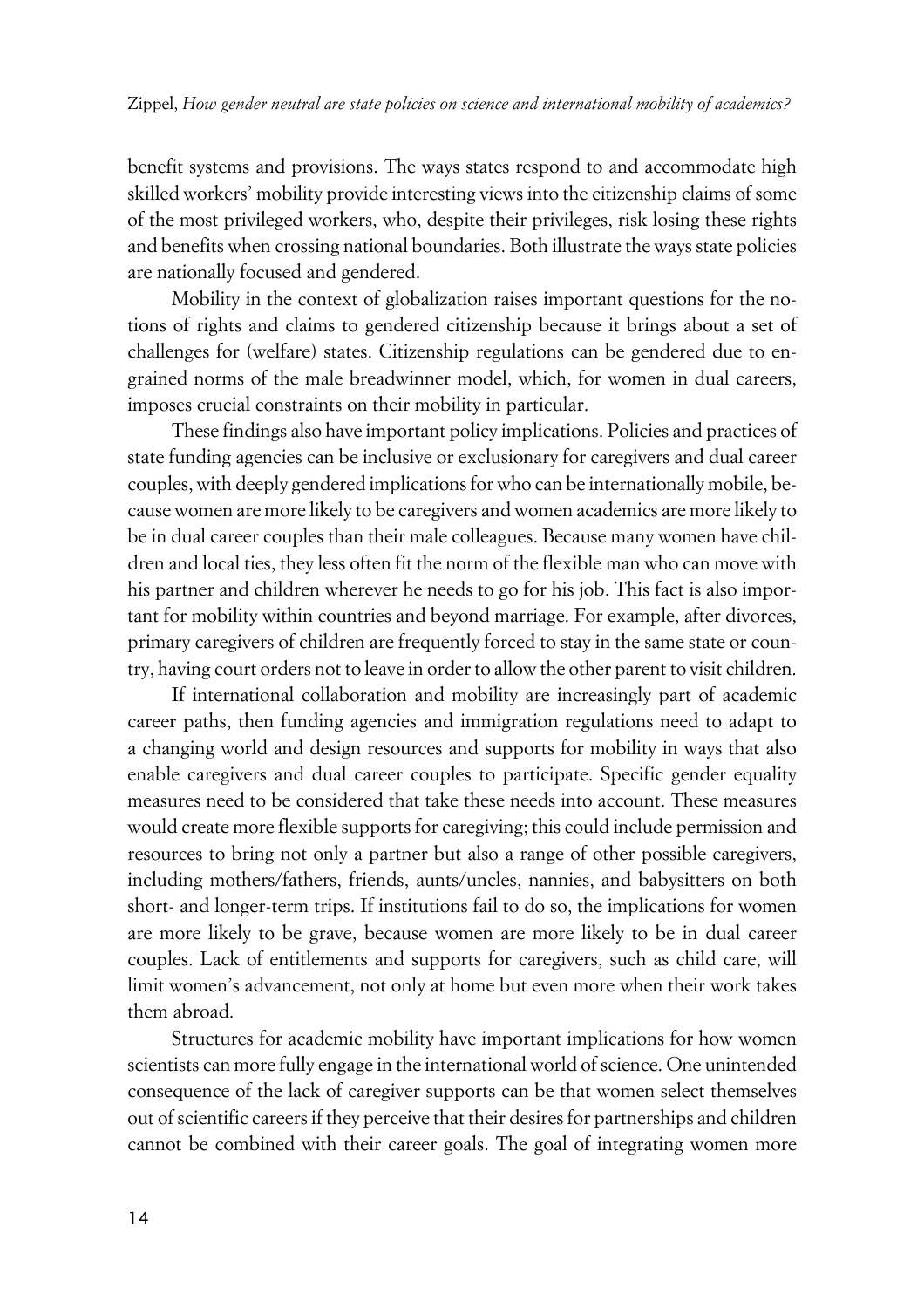fully into the internationalizing world of STEM means that institutional practices need to be reconfigured to help advance women – rather than keeping them out of these privileged fields of work.

There are also broader questions about the gendered nature of challenges and claims towards states in increasingly globalized and gendered workplaces and careers, questions that more systematic research needs to address to further inform us of the types of gender equality policies that would be beneficial for women in globalizing workplaces.

## **References**

Acker, J.

1990 "Hierarchies, Jobs, Bodies: A Theory of Gendered Organizations." *Gender and Society* 4 (2): 139-58.

Ackers, L.

- 2005 "Moving People and Knowledge: Scientific Mobility in the European Union." *International Migration* 43:99-131.
- 2008 "Internationalisation, Mobility and Metrics: A New Form of Indirect Discrimination?" *Minerva* 46: 411-435.
- Arthur, N., Patton, W., and Giancarlo, C.
- 2007 "International Project Participation by Women Academics." *Canadian Journal of Education* 30: 323-348.
- Connell, R.W.
- 1990 "The State, Gender, and Sexual Politics: Theory and Appraisal?" *Theory and Society* 19: 507-44.
- Ehrenreich, B. and Hochschild, A. Eds.
- 2003 *Global Woman: Nannies, Maids, and Sex Workers in the New Economy*. New York: Routledge.
- European Commission
- 2008 *Evidence on the Main Factors Inhibiting Mobility and Career Development of Researchers*. Luxembourg: Office for Official Publications of the European Communities.
- 2009 *The Gender Challenge in Research Funding: Assessing the European National Scenes*. Luxembourg: Office for Official Publications of the European Communities.

Fox, M.F.

2010 "Research, International Research Collaboration, and Gender Equity WIRES (Women's International Research Engineering Summit) Survey." Presented at the International Research Collaboration Workshop, funded by the U.S. National Science Foundation. [ht](http://nuweb.neu.edu/zippel/nsf-workshop/)[tp://nuweb.neu.edu/zippel/nsf-workshop/](http://nuweb.neu.edu/zippel/nsf-workshop/).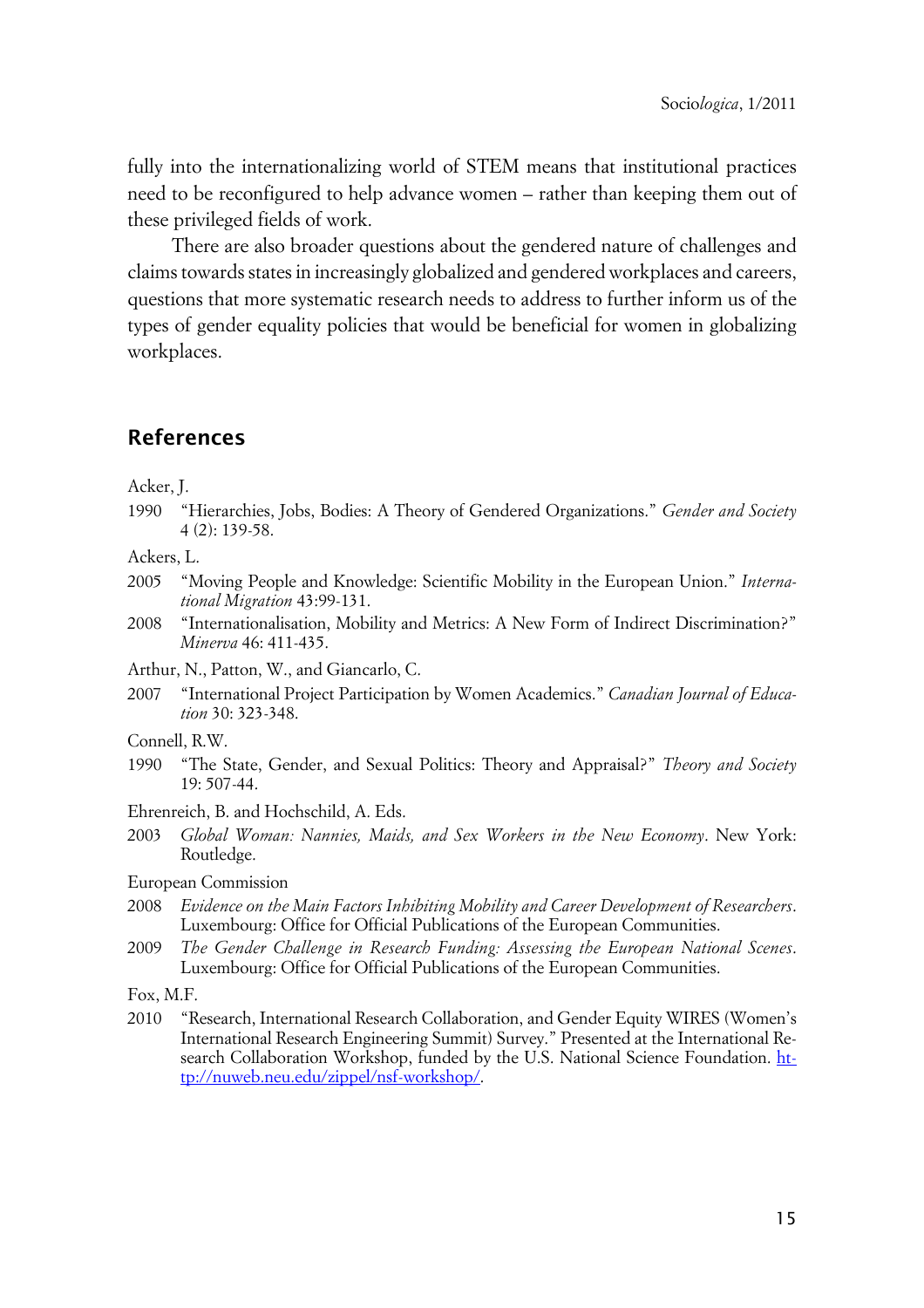Zippel, *How gender neutral are state policies on science and international mobility of academics?*

- Frehill, L.M. and Zippel, K.
- 2010 "Survey of Doctorate Recipients, 2006: Findings on International Collaborations of Academic Scientists and Engineers." Technical report prepared with funding from the National Science Foundation, OISE #0936970. [http://nuweb.neu.edu/zippel/nsf-work](http://nuweb.neu.edu/zippel/nsf-workshop/)[shop/](http://nuweb.neu.edu/zippel/nsf-workshop/).
- Frehill, L.M., Vlaicu, S., and Zippel, K.
- 2010 "International Scientific Collaboration: Findings from a Study of NSF Principal Investigators." Technical report prepared with funding from the National Science Foundation, OISE #0936970. [http://nuweb.neu.edu/zippel/nsf-workshop/.](http://nuweb.neu.edu/zippel/nsf-workshop/)

Hardill, I.

2002 *Gender, Migration and the Dual-Career Household*. London: Routledge.

Joens, H.

- 2007 "Transnational Mobility and the Spaces of Knowledge Production: A Comparison of Global Patterns, Motivations and Collaborations in Different Academic Fields." *Social Geography* 2: 97-114.
- 2009 "'Brain Circulation' and Transnational Knowledge Networks: Studying Long-Term Effects of Academic Mobility to Germany, 1954-2000." *Global Networks-A Journal of Transnational Affairs* 9: 315-338.

Kofman, E., Phizacklea, A., Raghuram, P., and Sales, R.

2000 *Gender and International Migration in Europe: Employment, Welfare, and Politics*. New York-London: Routledge.

Leemann, R.J.

2010 "Gender Inequalities in Transnational Academic Mobility and the Ideal Type of an Academic Entrepreneur." *Discourse: Studies in the Cultural Politics of Education* 31(5): 605-625.

Lewis, J.

1997 "Gender and Welfare Regimes: Further Thoughts." *Social Politics: International Studies in Gender, State & Society* 4: 160-77.

- 2008 *Migration and Domestic Work: A European Perspective on a Global Theme*. Aldershot: Ashgate.
- Marimon, R., Lietaert, M. and Grigolo, M.
- 2009 "Towards the 'Fifth Freedom': Increasing the Mobility of Researchers in the European Union." *Higher Education in Europe* 34: 25-37.

#### Morgan, K.

2006 *Working Mothers and the Welfare State. Religion and the Politics of Work-Family Policies in Western Europe and the United States*. Stanford University Press.

Musselin, C.

2004 "Towards a European Academic Labour Market? Some Lessons Drawn from Empirical Studies on Academic Mobility." *Higher Education* 48: 55-78.

#### National Science Board

2008 *Science and Engineering Indicators 2008. Two volumes*. Arlington, VA: National Science Foundation.

Lutz, H. ed.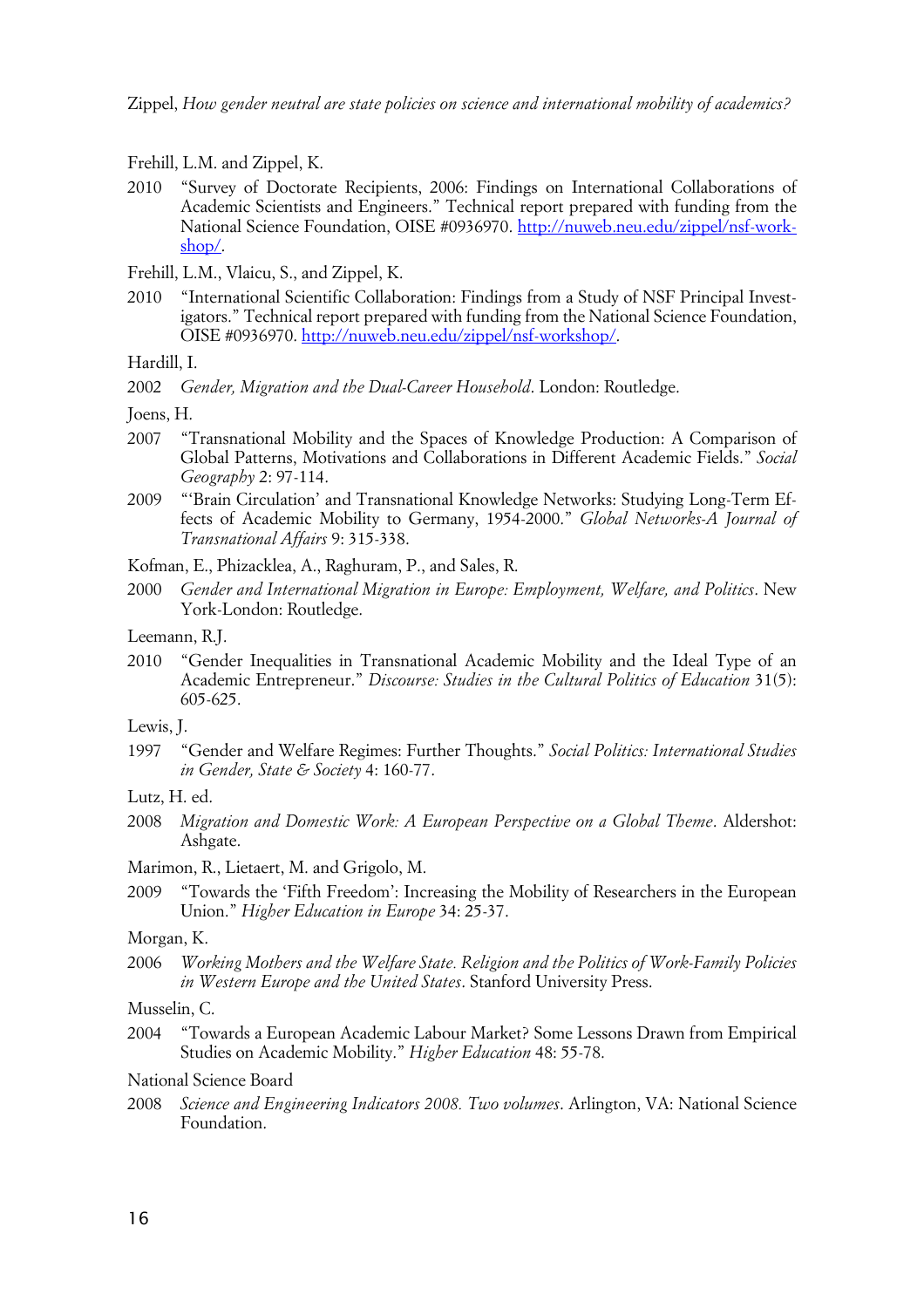#### National Institutes of Health (NIH)

2011 "Policies Related to Parental Leave and Child Care." [http://grants.nih.gov/training/](http://grants.nih.gov/training/faq_childcare.htm) [faq\\_childcare.htm](http://grants.nih.gov/training/faq_childcare.htm) (downloaded April 27, 2011).

Orloff, A.

- 1993 "Gender and the Social Rights of Citizenship: The Comparative Analysis of Gender Relations and Welfare States." *American Sociological Review* 58 (3): 303-28.
- 1996 "Gender in the Welfare State." *Annual Review of Sociology* 22: 51-78.

Ostner, I.

1994 "Back to the Fifties: Gender and Welfare in Unified Germany." *Social Politics: International Studies in Gender, State & Society* 1 (1): 32-59.

Rusconi, A. and Solga, H.

- 2007 "Determinants of and Obstacles to Dual Careers in Germany." *Zeitschrift für Familienforschung* 19: 311-336.
- Scheibelhofer, E.
- 2008 "Gender still matters." Pp. 115-128 in *Gendered Mobilities*, edited by T. P. Uteng and T. Cresswell. Aldershot: Ashgate Publishing Limited.
- Schiebinger, L., Henderson, A.D., and Gilmartin, S.K.
- 2008 "Dual-Career Academic Couples: What Universities Need to Know." Michelle R. Clayman Institute for Gender Research, Stanford: Stanford University.
- Solga, H. and Wimbauer, C. (Eds.)
- 2005 *"Wenn zwei das Gleiche tun...:" Ideal und Realität sozialer (Un-)Gleichheit in Dual Career Couples*. Opladen: Barbara Budrich.
- van de Bunt-Kokhuis, S.G.M.
- 2000 "Going Places: Social and Legal Aspects of International Faculty Mobility." *Higher Education in Europe* 25: 47-55.
- Wolf-Wendel, L., Twombly, S.B. and Rice, S.
- 2004 *The Two-Body Problem: Dual-Career-Couple Hiring Policies in Higher Education*. Baltimore: Johns Hopkins University Press.
- Xie, Y. and Shauman, K.A.
- 2004 *Women in Science: Career, Processes and Outcomes*. Cambridge, Mass.: Harvard University Press.
- Zimmer, A., Krimmer, H. and Stallman, F.
- 2007 Frauen an Hochschulen: Winners among Losers: Zur Feminisierung der deutschen Universität. Opladen: Barbara Budrich.